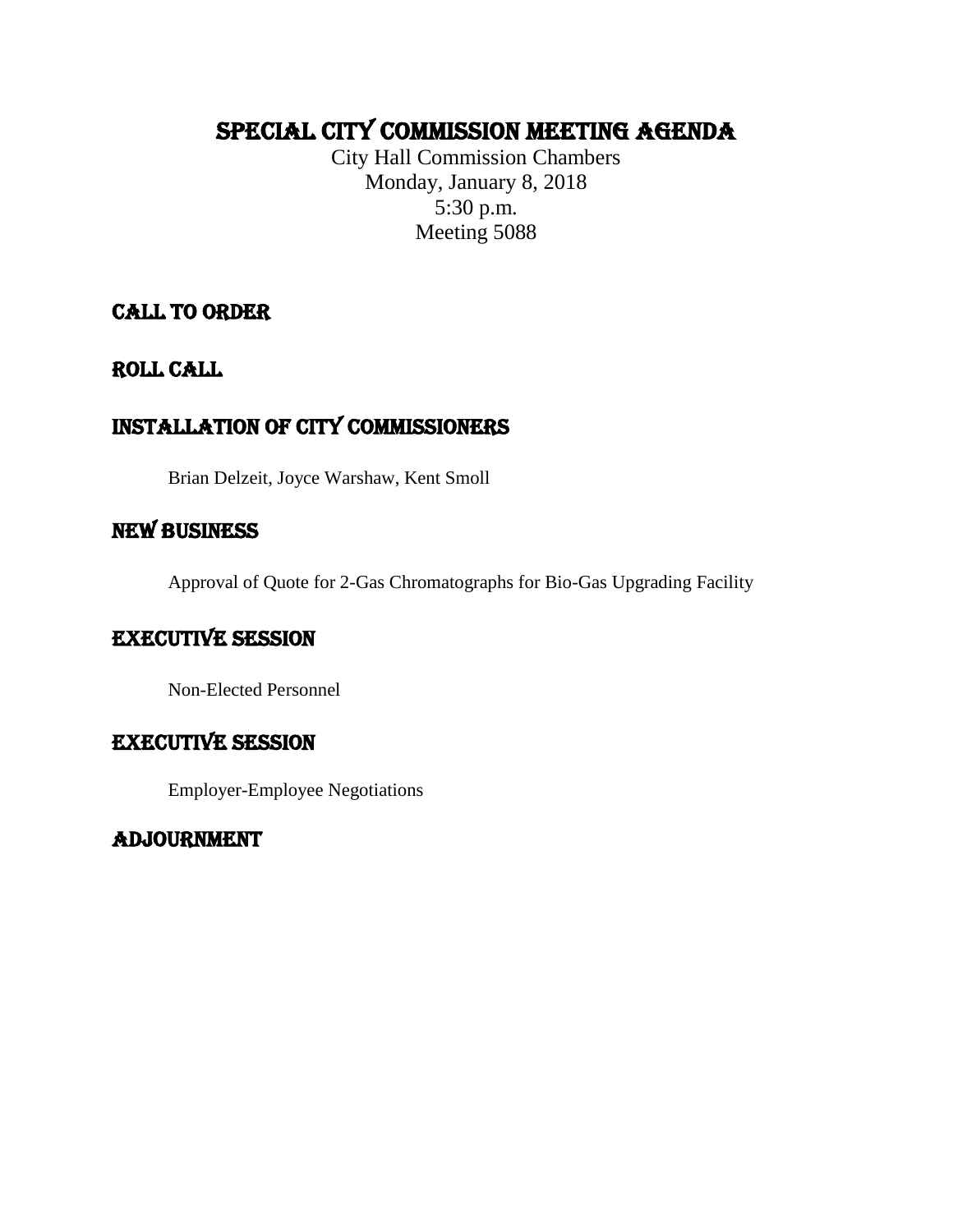806 N. Second Ave. 67801

Phone: 620-225-8100 FAX: 620-225-8144 www.dodgecity.org

# Memorandum

To: City Manager City Commissioners From: Ray Slattery, P.E. Director of Engineering Services Date: January 4, 2018 Subject: Gas Chromatographs for Bio-Gas Upgrading Facility SS 1601. Agenda Item:New Business

**Recommendation:** Approve the quote from UCI for 2-Gas Chromatographs (GCs) for the Bio-Gas Facility in the amount of \$219,411.00.

**Background:** As part of the EPA certification of the Bio-Gas Facility, Warrior Project, heat values (BTU quantity) of the raw gas from both the municipal and industrial anaerobic lagoons must be monitored and reported. The GCs will also allow CH2M to monitor the following constituents in the raw bio-gas; methane, carbon dioxide, nitrogen, and oxygen to better operate the up-grading facility. Data from these unit could allow staff to be more efficient in the production of raw bio-gas. Staff, the engineer, and the contractor have always known that some type of equipment would be required for this purpose, therefore a dollar amount for monitoring equipment was included in the GMP. A \$150,000 was set aside in the GMP for this equipment. However, it was thought that a Mass Spectrometer (Mass-spec) would be required. But as more information was gathered, we realized that a Mass-spec would not meet our needs and the cost of a Mass-spec would be an additional \$350,000 on top of what was budgeted. It was determined that the GCs would monitor the required constituents and calculate the heat value of the two streams of the raw gas. PEC requested quotes from two vendors of GCs. Quotes were received from Emerson and Siemens. The Emerson unit will perform the necessary heat calculations and monitoring for approximately 25% less than the Siemens unit. Therefore, staff decided to use the Emerson unit. By monitoring the heat value of the raw-gas we can maximize the number of D3 RIN credits produced from the Bio-gas. D3 RIN Credits are sold at a higher value than the standard D5 RIN credits that we would be eligible for without the GCs and the heat calculations and monitoring. This decision does need to be made in a timely manner as the lead time for the GCs is 15 weeks, installation will take an additional three weeks. Once installed the facility can be inspected by a third party engineer as required for EPA certification.

**Justification:** The GCs is required for the EPA Certification of the Warrior Project. With the GCs, we will be able to maximize our income potential of the facility.

**Financial Considerations:** The GMP included \$150,000 for monitoring equipment. The GCs and installation will require roughly an additional \$70,000. As part of the GMP there was \$200,000 set aside for contingencies. To date we have used approximatley 10% of this amount. Also included in the GMP was the cost of a standby generator at \$560,000. This item was deleted when it became apparent there was no need to run the facility when line power was down. Therefore, funds are avialable within the original GMP to cover the additional cost of the GCs. Factoring the cost over runs and some cost saving measures we have made, it appears that we will be below the GMP dollar amount when the project is completed.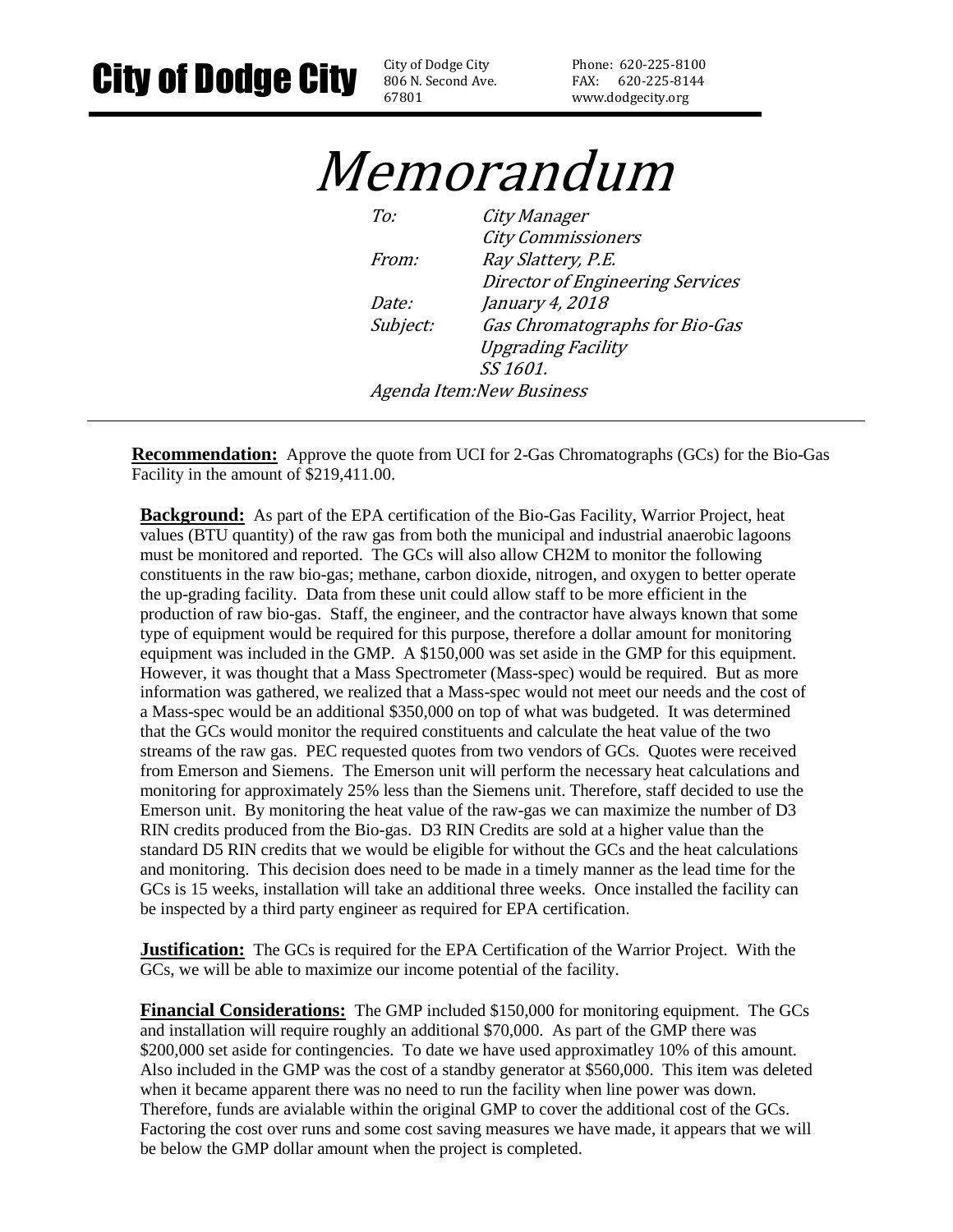**Purpose/Mission:** The completion of this project will enable the City to sell the upgraded biogas generated at the South WWTP for another income source for the City.

**Legal Considerations:** The City will be responsible for payment of the additional cost of the monitoring equipment beyond what was budgeted in the GMP.

**Attachments:** The quote from UCI for the cost of the Emerson GCs and installation of the equipment.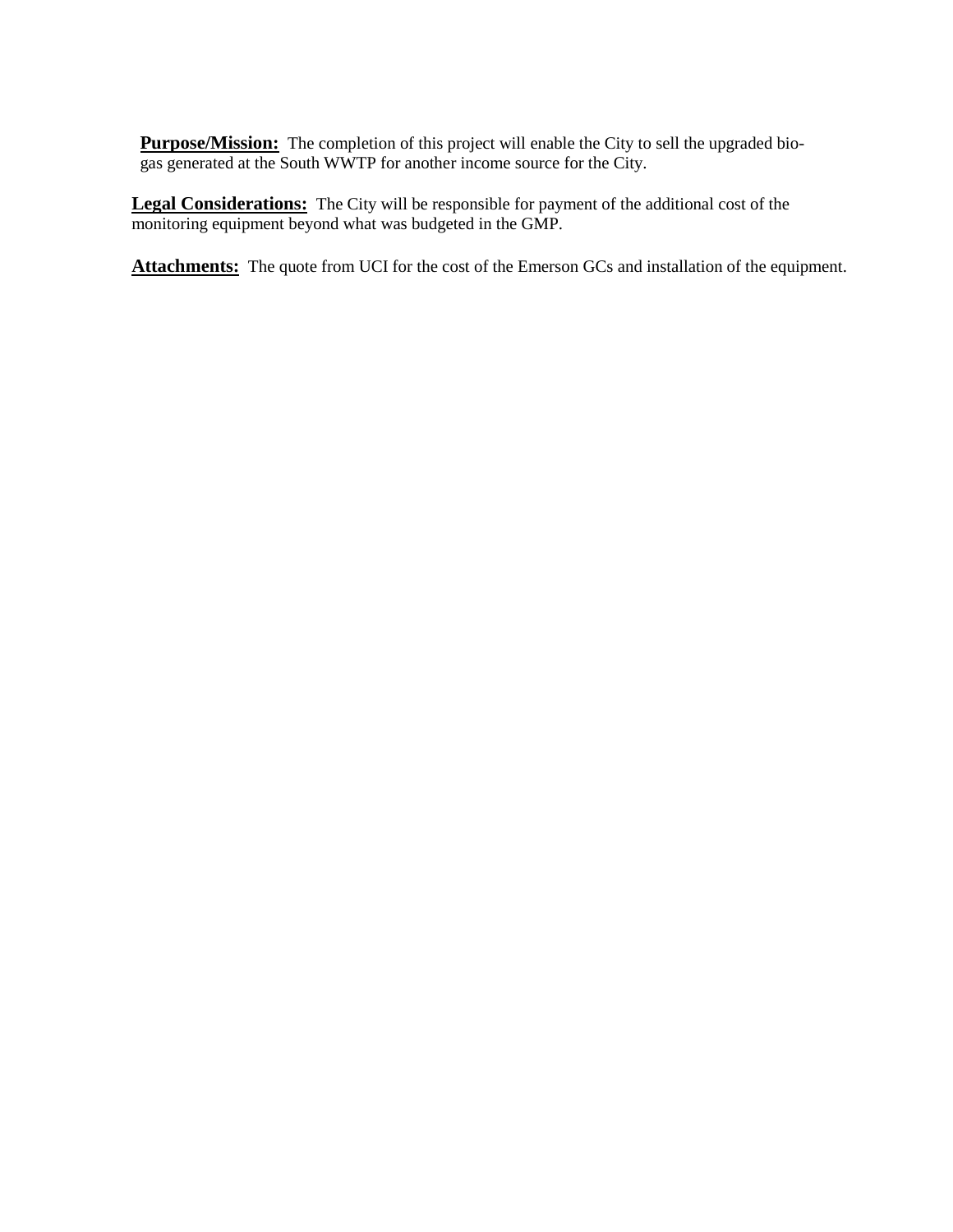

January 4, 2018

City of Dodge City Attention: Ray Slattery

Reference: Dodge City Warrior Road Project – Gas Chromatographs

Dear Ray,

We are pleased to provide you with a quote for your consideration for the above project.

Utility Contractors, Inc. (UCI) will supply all materials, equipment, and labor for the installation of two Rosemount Gas Chromatographs as specified in the attached request for quote.

One GC will be provided in each of the north and south gas handling buildings. Sample tubing from gas piping within the blower buildings to each GC will be 1/4" SS with Swagelok fittings. The GC's will be mounted using stands and hardware provided by the manufacturer. Carrier and calibration gases, tanks, and regulators will be provided by the manufacturer.

Pricing includes provision and installation of conduit and wiring to the GC's in each building for 120VAC from the existing panelboard, (2) discrete inputs and (5) analog inputs to the PLC. Conduit and wiring installation will comply with the Class1, Division 1 environment. Pricing includes Pedrotti's proposal for Control Modifications, programing configuration and testing.

Emerson has included an estimated cost for startup services, user training and freight. Actual freight costs may vary and can be billed separately. Emerson does not anticipate startup and training costs to exceed quoted amounts, but startup and training are billed on T&M rates included in the quote, and can be billed separately.

Leadtime on equipment is 15 weeks from approval. Mechanical installation will take 2-3 days, and 2 weeks for electrical, SCADA/Programming, and startup/Training.

| Base Price for Installed Equipment | \$201,333.00 |
|------------------------------------|--------------|
| <b>Startup &amp; Training</b>      | \$15,678     |
| Freight                            | \$2,400      |
| <b>Total Price</b>                 | \$219,411.00 |

Sincerely,

UTILITY CONTRACTORS, INC.

*Loren Schroeder*

Loren Schroeder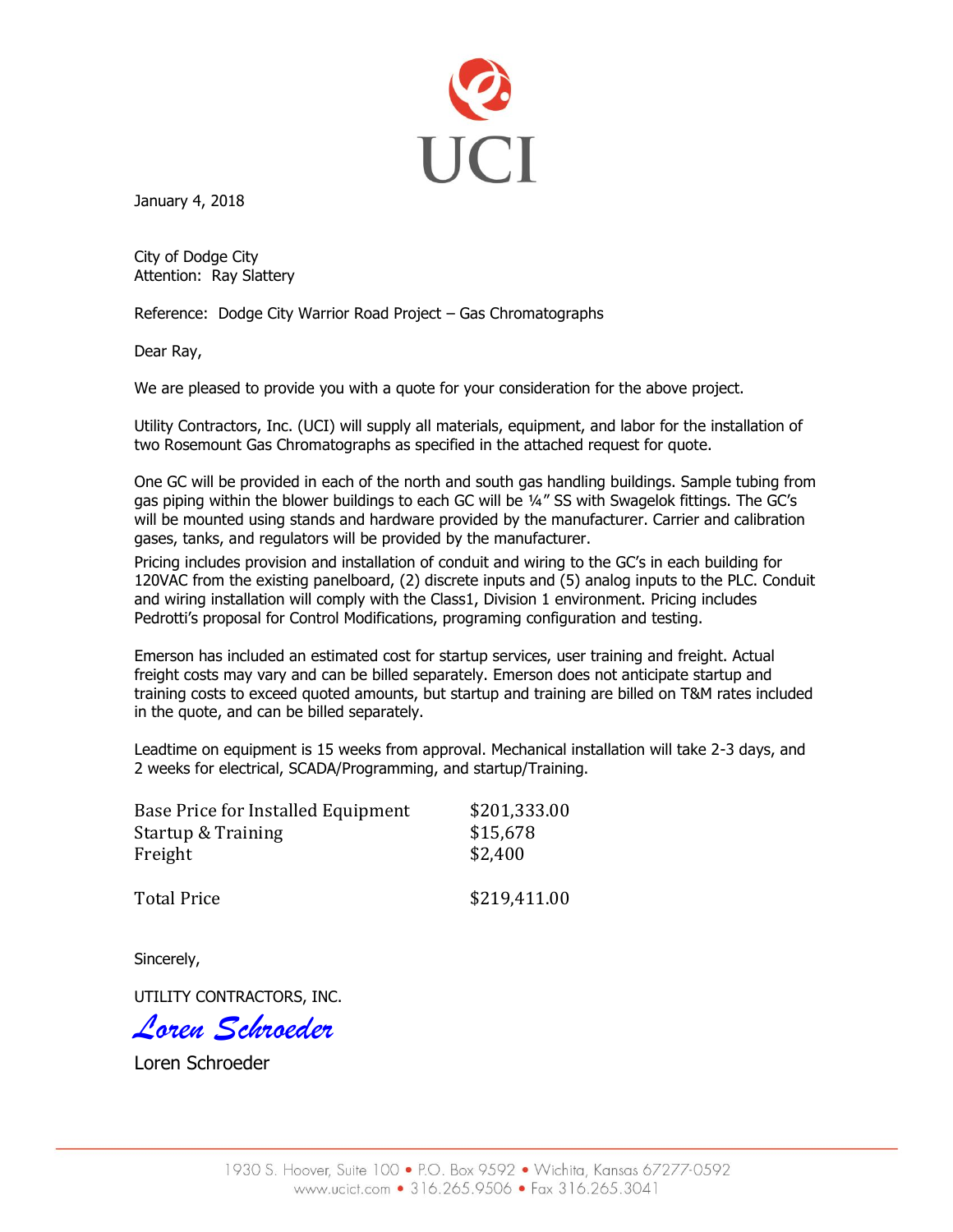

|                                                                                                    | <b>Customer Data</b>                                                                                  |                                                                                                                                                                                                                      | <b>Ordering Information</b>                                                                            |
|----------------------------------------------------------------------------------------------------|-------------------------------------------------------------------------------------------------------|----------------------------------------------------------------------------------------------------------------------------------------------------------------------------------------------------------------------|--------------------------------------------------------------------------------------------------------|
| Company                                                                                            | Professional Engineering Consultants PA<br>303 South Topeka<br>Wichita, KS 67202 USA                  | <b>Order From</b>                                                                                                                                                                                                    | Rosemount Analytical Inc<br><b>GC Division</b><br>10241 W Little York Rd, Ste 200<br>Houston, TX 77040 |
| <b>Attention</b>                                                                                   | Nicole Franken, PE                                                                                    |                                                                                                                                                                                                                      |                                                                                                        |
| <b>Phone</b><br>Email<br>Reference                                                                 | 316.206.1343 Direct 816.714.8241 Cell<br>Nicole.Franken@pec1.com<br><b>Landfill LF8</b>               | Contact<br>Phone / Fax<br>e-Mail Order                                                                                                                                                                               | John W Martin<br>713.396.8868<br>GC.CSC@Emerson.com                                                    |
|                                                                                                    | <b>Proposal Data</b>                                                                                  | Visit: EmersonProcess.com                                                                                                                                                                                            |                                                                                                        |
| Proposal #<br><b>Dated</b><br><b>Valid for</b><br><b>Shipment</b><br><b>F.O.B.</b><br><b>Terms</b> | 72753 R3<br>Thursday, January 4, 2018<br>30 days<br>15 weeks<br><b>Houston Factory</b><br>Net 30 days | <b>Sales Contact: Jeff Derks</b><br>Phone: 816.214.2355<br>Email: Jeff.Derks@Emerson.com<br><b>Technical/Application Support Specialist: John W Martin</b><br>Phone: 713.396.8868<br>Email: John.Martin2@Emerson.com |                                                                                                        |

# Ms Franken:

Thank you for the opportunity to propose a 770XA Gas Chromatograph System with a Landfill (LF8) application to perform your stream measurements. Please see Application Notes included in this proposal for technical details. R2 adds field service & a day of informal onsite training. Also removes loose cylinder regulators as an option -- these are included in the carrier & calibration gases. R3 adds 'TraceErase' scrubber and attaches answers to questions. See Exceptions & Clarifications section. Also changes the quantity to (2) for each line item.

We appreciate your interest in Emerson Process Management and thank you for your consideration. If you have any questions or require additional information, please feel free to contact me at (713) 396-8868.

Please note: For any Purchase Order ("Order") released by Buyer pursuant to this Quote, Buyer agrees the sale of any Rosemount Goods or Services shall be governed exclusively by the Rosemount Analytical Inc. Terms and Conditions of Sale ("Agreement") which are attached hereto and made a part of this Quote, and any subsequently released Order, and shall then form the Agreement between the parties. Moreover, unless otherwise agreed to by the parties in writing, Rosemount hereby rejects any and all Terms and Conditions found on any Purchase Order released that contradict or are at variance with the Rosemount Terms and Conditions of Sale and all such Terms and Conditions shall be null and void and shall have no force or effect. Sincerely,

John W Martin Application Support Specialist Emerson Automation Solutions Gas Chromatograph Division Phone: (713) 396-8868 Fax: (713) 466-8175 John.Martin2@Emerson.com

cc: Loren Schroeder, Jeff Derks

Please forward purchase orders to: CSC GC.CSC@Emerson.com

**Upon submittal of your purchase requisition, please ensure all the items listed below are included to avoid delays in the processing and delivery of your order.** 

- 
- 
- 
- **Ship To Address End User Name**
- **Shipping Instructions End User Address**
- 
- **P.O. Number Payment Terms**
- **Customer Need Date Tax Exemption Document (if applicable)**
	- **Agreed Terms & Conditions**<br> **End User Name**
	-
	-
	- **Freight Terms End User Contact Name & Phone Number**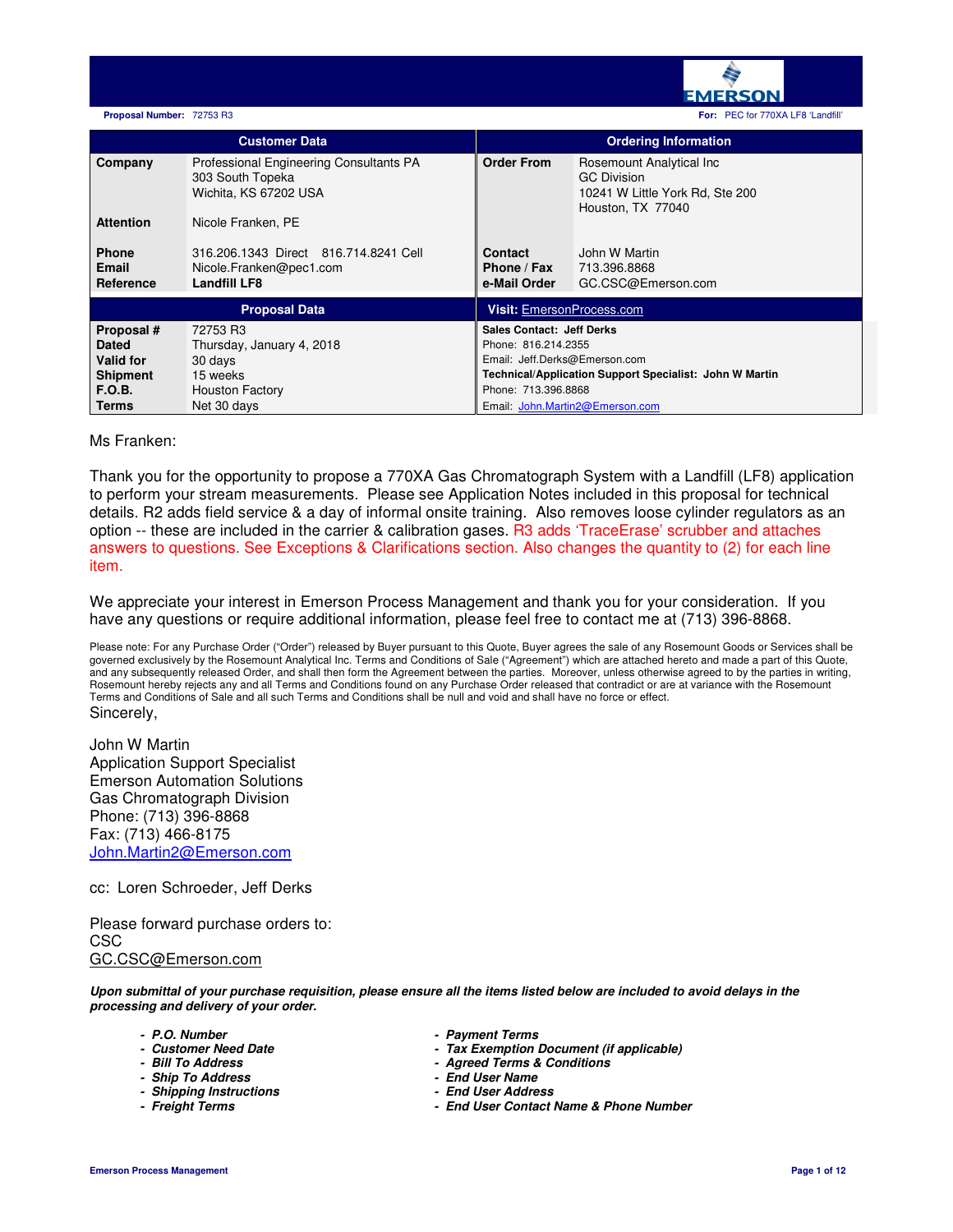

| <b>Item Qty Description</b> |                 |                                                                               |                                                                            | Unit     | <b>Total</b> |
|-----------------------------|-----------------|-------------------------------------------------------------------------------|----------------------------------------------------------------------------|----------|--------------|
| 1                           |                 | 2 770XA Gas Chromatograph - Natural Gas (770XA)                               |                                                                            | \$41,470 | \$82,940     |
|                             |                 |                                                                               | Order Model#: 770XA-BR-C-F-AC-SK-AN-BN-N-S4-LF8-S-S                        |          |              |
|                             | <b>BR</b>       | Branding:                                                                     | Rosemount Analytical                                                       |          |              |
|                             | $\mathsf C$     | Hazardous Area Rating<br>and Approvals:                                       | CSA - Class I, Division 1/Zone 1                                           |          |              |
|                             | F               | Mounting:                                                                     | Floor-mount                                                                |          |              |
|                             | AC              | Power:                                                                        | Universal 85 to 240 VAC                                                    |          |              |
|                             | SK              | Front Panel:                                                                  | LCD - Color Local Operator Interface                                       |          |              |
|                             | AN              | Additional* I/O and<br>Serial/Modem<br>Communications - Slot<br>А:            | None                                                                       |          |              |
|                             | BN              | Additional* I/O and<br>Serial/Modem<br>Communications - Slot<br>B:            | None                                                                       |          |              |
|                             | ${\sf N}$       | FOUNDATION Fieldbus None<br>Interface:                                        |                                                                            |          |              |
|                             | S <sub>4</sub>  | Stream Switching:                                                             | Internal (up to) 3 Sample Streams & 1 Calibration<br>Stream (Single Block) |          |              |
|                             | LF <sub>8</sub> | Oven<br>Assembly/Application:                                                 | Landfill Gas - 8 min.                                                      |          |              |
|                             | ${\mathsf S}$   | Internal Interconnect<br>Cable and 2nd Solenoid Driver Board<br>Driver Board: | Single Interconnect Cable and Single Solenoid                              |          |              |
|                             | $\mathbf S$     | <b>Application Software:</b>                                                  | Standard GPA 2172/GPA2145                                                  |          |              |

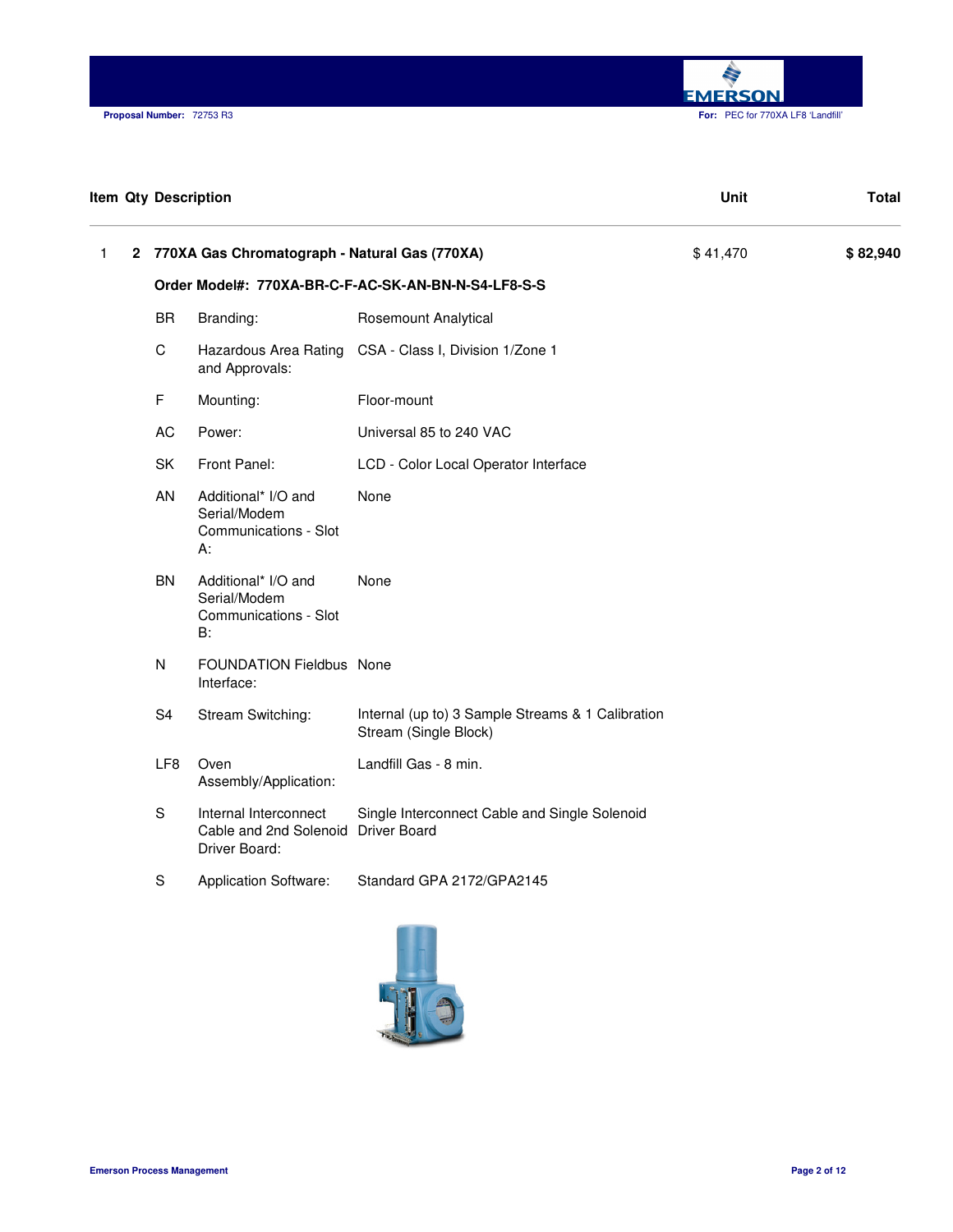**M EMERSON. Proposal Number:** 72753 R3 **For:** PEC for 770XA LF8 'Landfill'

|                |                |           | <b>Item Qty Description</b>                                                 |                                                  | Unit    | Total   |
|----------------|----------------|-----------|-----------------------------------------------------------------------------|--------------------------------------------------|---------|---------|
| $\overline{2}$ | $\overline{2}$ |           |                                                                             | Sample Conditioning System for 770XA GC (BTUSCS) | \$2,070 | \$4,140 |
|                |                |           | Order Model#: BTUSCS-1G-NG                                                  |                                                  |         |         |
|                |                | 1G        | Sample Conditioning<br>(Calibration stream<br>included with each<br>plate): | 1 Stream Plate, with Fast Loop/Membrane Filter   |         |         |
|                |                | <b>NG</b> | Grab Sample:                                                                | None                                             |         |         |

|  | Item Qty Description                               | Unit    | Total   |
|--|----------------------------------------------------|---------|---------|
|  | 2 Genie® Probe Reg w/HSNG/GAG/RLF, 3/4" NPT, 4" LN | \$3.509 | \$7.018 |
|  | Order Part#: 2-4-5000-610                          |         |         |

|   | <b>Item Qty Description</b>                                                                                                                                                               | Unit    | Total   |
|---|-------------------------------------------------------------------------------------------------------------------------------------------------------------------------------------------|---------|---------|
| 4 | 2 Carrier Gas System, (2) 9" x 52" Cylinders, Helium (99.995%)<br>w/two-stage regs (CGA 580) & Manifold<br>(Allows Cylinder replacement w/o GC interruption)<br>Order Part#: 2-3-9100-037 | \$4.623 | \$9,246 |

|   | <b>Item Qty Description</b>                                                                                                                                          | Unit    | Total   |
|---|----------------------------------------------------------------------------------------------------------------------------------------------------------------------|---------|---------|
| 5 | 2 Calibration Gas, (1) 15" x 45" Cylinder, w/two stage<br>regulator (CGA 510). Certified Blend: Methane 47%, CO2<br>40%, Argon (for Oxygen) 3%, Nitrogen 10% 240psig | \$4.250 | \$9.500 |

**Order Part#: TBD**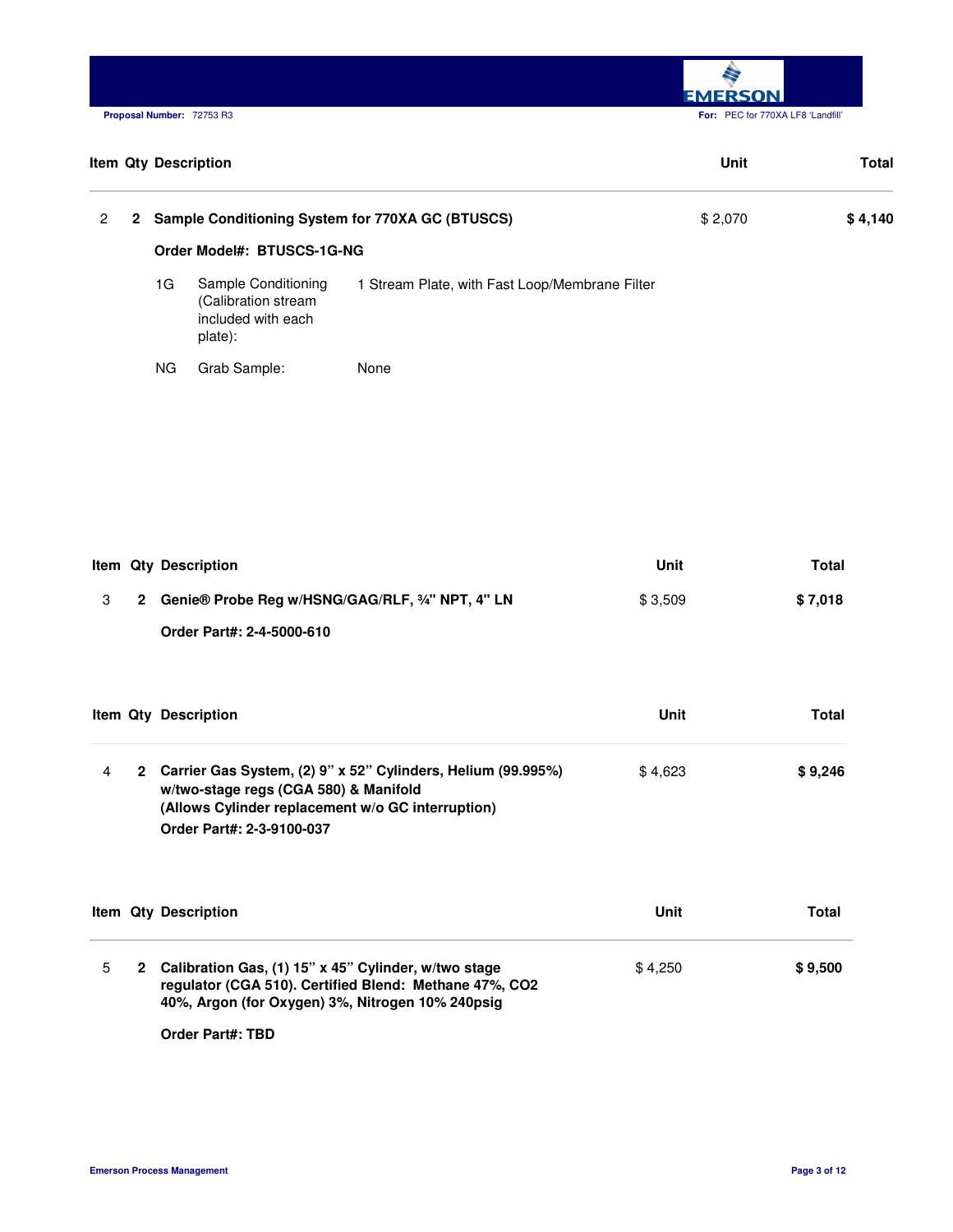

|   |              | <b>Item Qty Description</b>                                                                | Unit  | Total   |
|---|--------------|--------------------------------------------------------------------------------------------|-------|---------|
| 6 | $\mathbf{2}$ | Cylinder Rack to accommodate (2) Carrier Cylinders, (1)<br><b>Calibration Cylinder</b>     | \$998 | \$1,996 |
|   |              | Order Part#: 2-9-0000-997                                                                  |       |         |
|   |              | (Note: Cylinder Rack designed for '15" Diameter Low Pressure Cal Cylinder'See Line item 5) |       |         |
|   |              |                                                                                            |       |         |

|   |              | Item Qty Description                         | Unit    | Total    |
|---|--------------|----------------------------------------------|---------|----------|
|   | $\mathbf{2}$ | Packing & Crating for Domestic (US) shipment | \$567   | \$1,134  |
|   |              | Order Part#: 2-9-9060-214                    |         |          |
|   |              | <b>Item Qty Description</b>                  | Unit    | Total    |
| 8 |              | <b>Trace-Erase Scrubber</b>                  | \$5,777 | \$11,554 |
|   |              | Order Part#: 2-4-5001-062                    |         |          |

**Total: \$127,528** 

# **LANDFILL GAS, 8-MINUTE (LF8): APPLICATION DESCRIPTION**

| Stream Components Measured Ranges |           |
|-----------------------------------|-----------|
| Nitrogen                          | $0 - 10%$ |
| Oxygen                            | $0 - 10%$ |
| <b>Methane</b>                    | $0 - 80%$ |
| Carbon Dioxide                    | $0 - 60%$ |

Analysis Time: 8-Minutes or less 8-Hour Repeatability (Ambient): ± 3.0 BTU in 1000 scf.

24-Hour Repeatability -18 to 55°C (0-130°F): ± 5.0 BTU in 1000 scf. (Each GC is factory tested for 24-hours in Emerson's environmental chamber, which cycles over a temperature range of 0-130°F)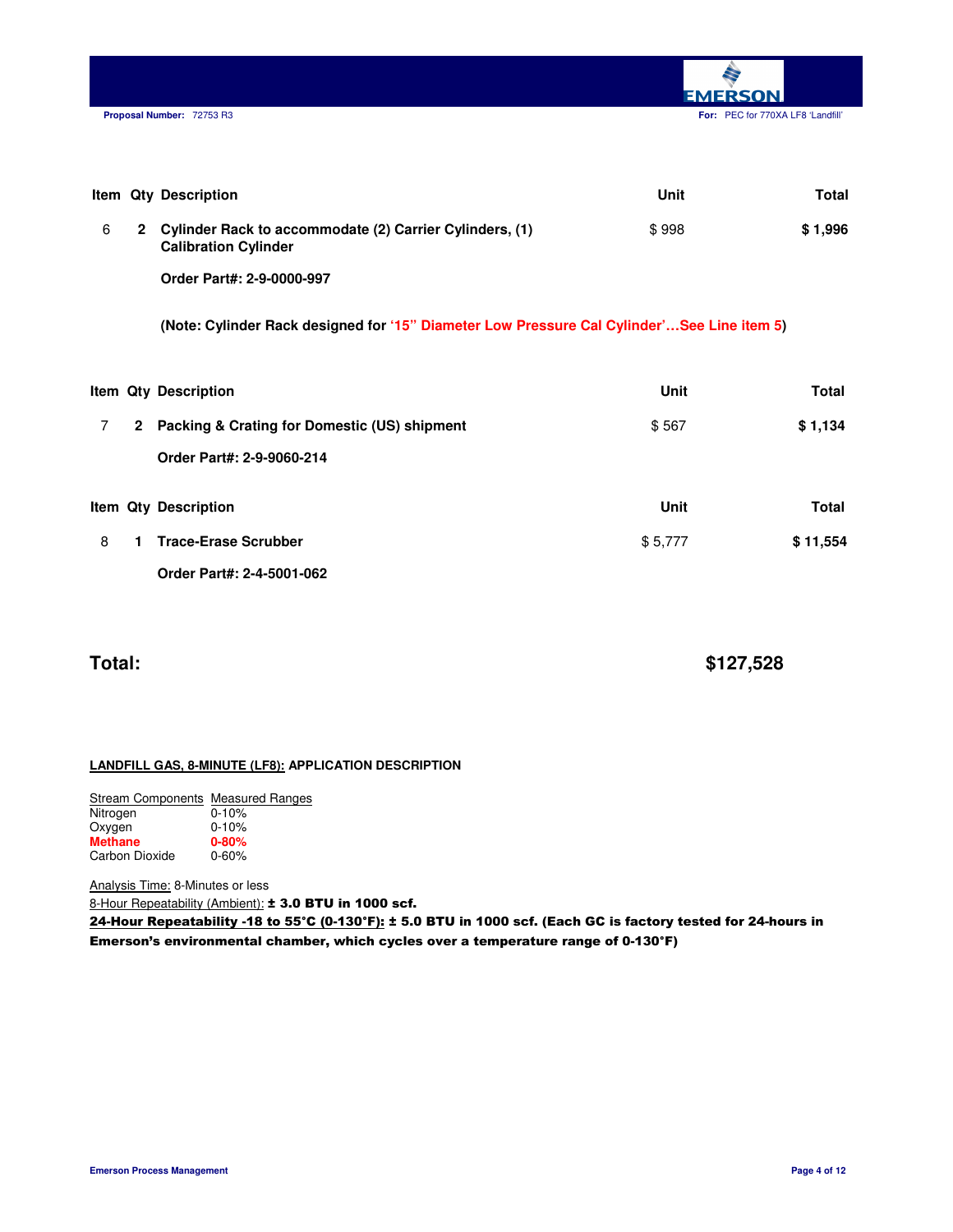

# **EXCEPTIONS & CLARIFICATIONS**

1. Price includes MON 2020 interface software and (1) electronic set of manuals and documentation. Documentation is defined as one (1) electronic copy each of the hardware and software manuals and system parameters/drawings. Hard copies of the hardware and software manuals are charged at \$272 per set/each. Consult factory for pricing if additional copies of documentation, including drawings, are required.

2. Please add an additional \$99 each for any certificates that may be required; including Certificate of Compliance, Certificate of Origin, or Hazardous Area (CSA). Calibration/test data will be included in the parameter list/documentation included with the GC when shipped. 3. Availability of drawings will be advised at the time of the order.

- **4. CUSTOMER MUST SUPPLY 20 PSIG VAPOR SAMPLE(s) TO SAMPLE CONDITIONING SYSTEM (SCS)**
- **5. Answers to Specific Customer Questions:** 
	- 1. Freight to Dodge City, Ks is estimated to be \$1,200 PER GC System, \$2,400 total. Typically this is 'Pre-Paid & Added' to the GC invoice at time of shipment.
	- 2. On-Site Startup costs (included in the Field Service Estimate below). A formal Start-up & training request can come from the Field Service group.
	- 3. On-Site Operator Training (Informal, included in the Start-Up Field Service estimate Below).
	- 4. Please provide detailed startup & training outline (Have Requested this from Field Service Group).
	- 5. Is the mount included? If not, please provide pricing. (Included with the quote: a 'Floor Mount GC' with a Cylinder Rack for Carrier & Calibration standard. Note: Cylinder Rack to accommodate 'low pressure' calibration standard 15" Width x 45" Height.
	- 6. Is a specific gas required to purge the sample lines? (nitrogen purge recommended)
	- 7. Does pricing include the Carrier gas? (yes, with regulators & manifold)
	- 8. If not what is the gas and quantity needed? (Cylinder size and carrier type on quote for local purchasing).
		- A. Also what is the Calibration gas and quantity needed? (Recommended cal gas mixture for purchasing locally on quote).
	- 9. Does your price include a scrubber for sample discharge venting? (Trace Erase Included on quote).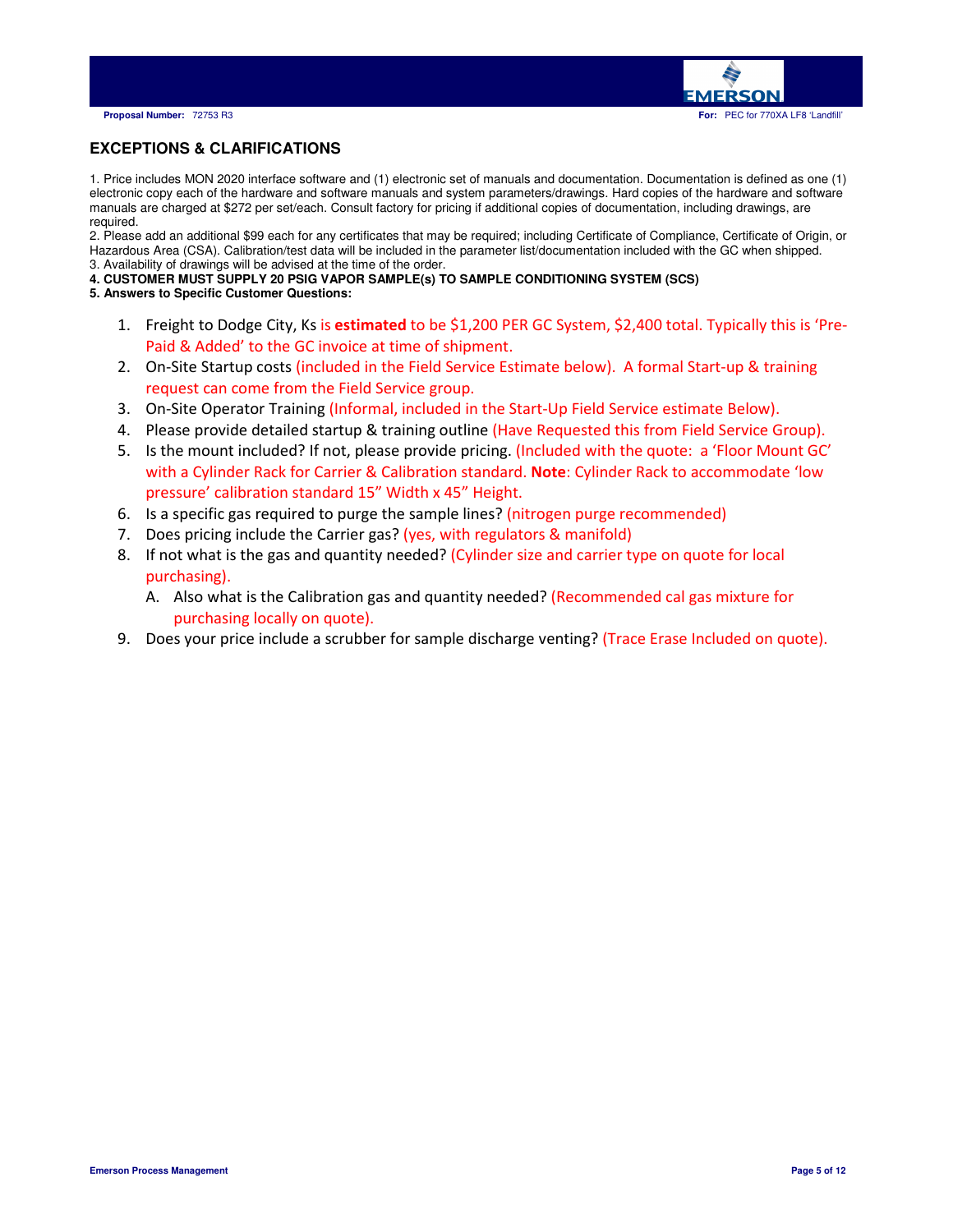

# **Field Service Start-Up & Commissioning (GC & Sample Conditioning System ONLY) Estimate:**

|                      |               | Item Qty Description                                                                               | Unit    | Total    |
|----------------------|---------------|----------------------------------------------------------------------------------------------------|---------|----------|
|                      | 6             | Onsite labor*                                                                                      | \$1,840 | \$11,040 |
| $\mathbf{2}^{\circ}$ |               | 18 Travel time (Round trip by air & auto, portal-<br>to-portal, including to and from site 6 days) | \$131   | \$2,358  |
| 3                    |               | Travel and living expenses (includes<br>airfare)                                                   | \$2,280 | \$2,280  |
|                      | <b>TOTAL:</b> |                                                                                                    |         | \$15,678 |

### **Notes:**

Includes:

and rental car)

(6) 8-hr days @ \$1840/day Travel time – 18 hrs total  $@$  \$131/hr **Actual time spent on site will be billed at list prices** Travel is R/T by air & auto (6) Days onsite. Travel from Houston – by air to Wichita, KS, then by auto to Dodge City, KS Travel and living expenses include applicable airfare, hotel, rental car, meals, etc. Accommodation and Expenses Per-Diem (Includes hotel, food, \$280/day

| Overtime (in excess of 8 hours per day or Saturday) | \$345/hr |
|-----------------------------------------------------|----------|
| Sunday/Holiday                                      | \$460/hr |

### **Please call 1-888-801-1452 and reference your PO# to schedule all field services as soon as possible prior to the date a technician is required to be on site**

\*(1) Day of Informal Operator Training is included after the Start-Up & Commissioning of (2) Identical Units.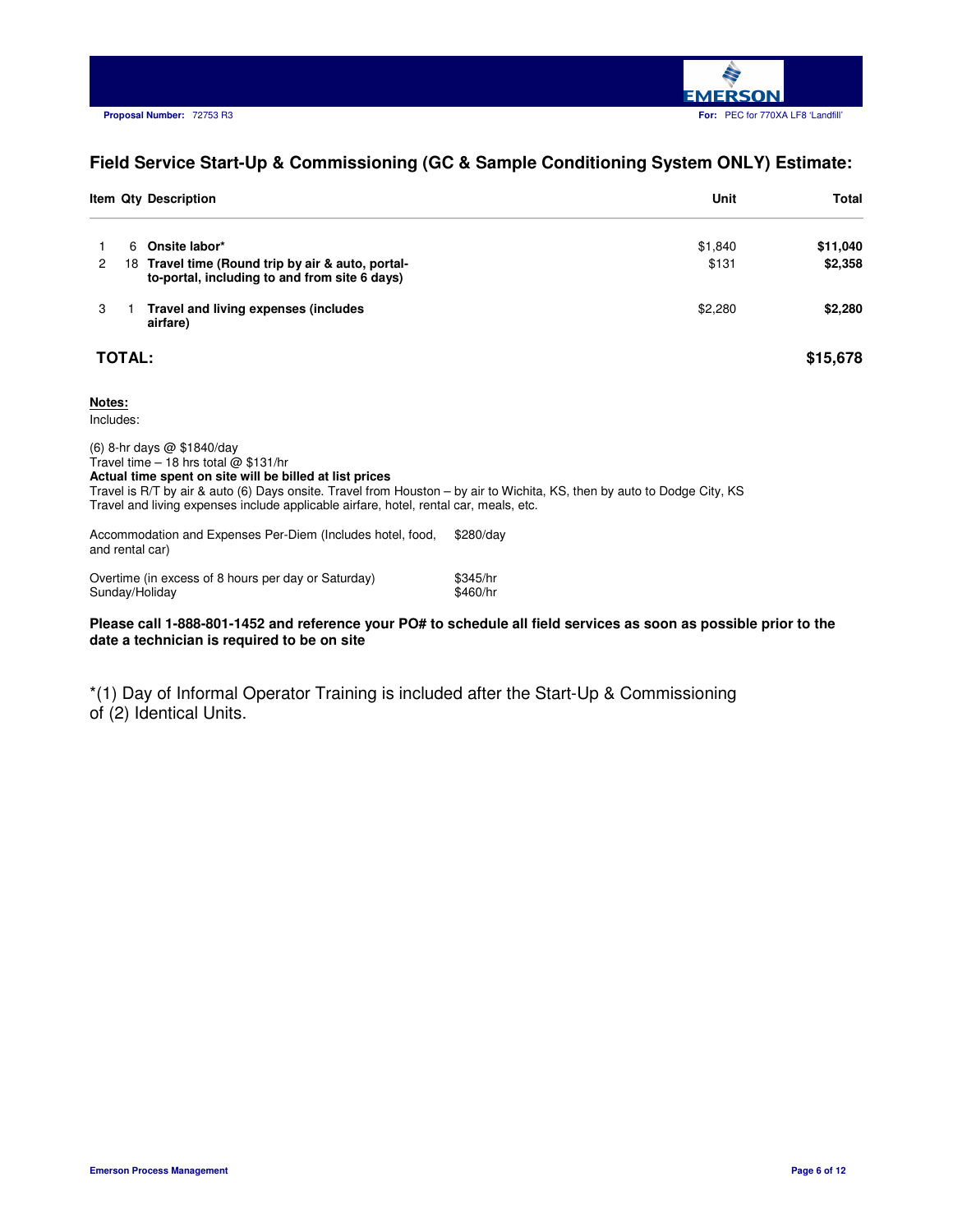

# Gas Chromatograph Application Guarantee

Rosemount Analytical ("Rosemount") guarantees the equipment supplied will perform to Rosemount's published specifications or Rosemount will either remedy the defective portion of the product at its sole expense, or take the equipment back and refund the equipment cost to the client. This guarantee will expire 90 days following successful start-up and commissioning and is valid only if the following application information is conveyed before commencement of equipment manufacture to Rosemount:

- The entire stream composition is given and quantified
- All start-up / shut-down conditions are given
- All upset conditions are given
- The temperatures and pressures at the process sample point are given
- The return pressures for bypass and vent(s) are given
- Any component polymerization, contaminants, solvents, corrosives, abrasives, catalyst fines, pipe rouse, lubricants, additives, or other foreign matter is identified
- Any other information Rosemount requests specific to the application is given

And Rosemount supplies:

- the Process Gas Chromatograph(s)
- the sample handling system (excluding sample transport tubing)
- the sample conditioning system
- the process probe(s)
- all required software, for IBM compatible computer(s)
- any other items Rosemount considers essential to proper operation of the equipment

And:

- Sample transport tubing is pre-cleaned and purged by client before equipment start-up
- Rosemount field service personnel turn on initial power to the equipment at site
- Rosemount field service personnel start up and commission the equipment at site, and
- Customer Analyzer technician(s) have attended a Rosemount GC training class.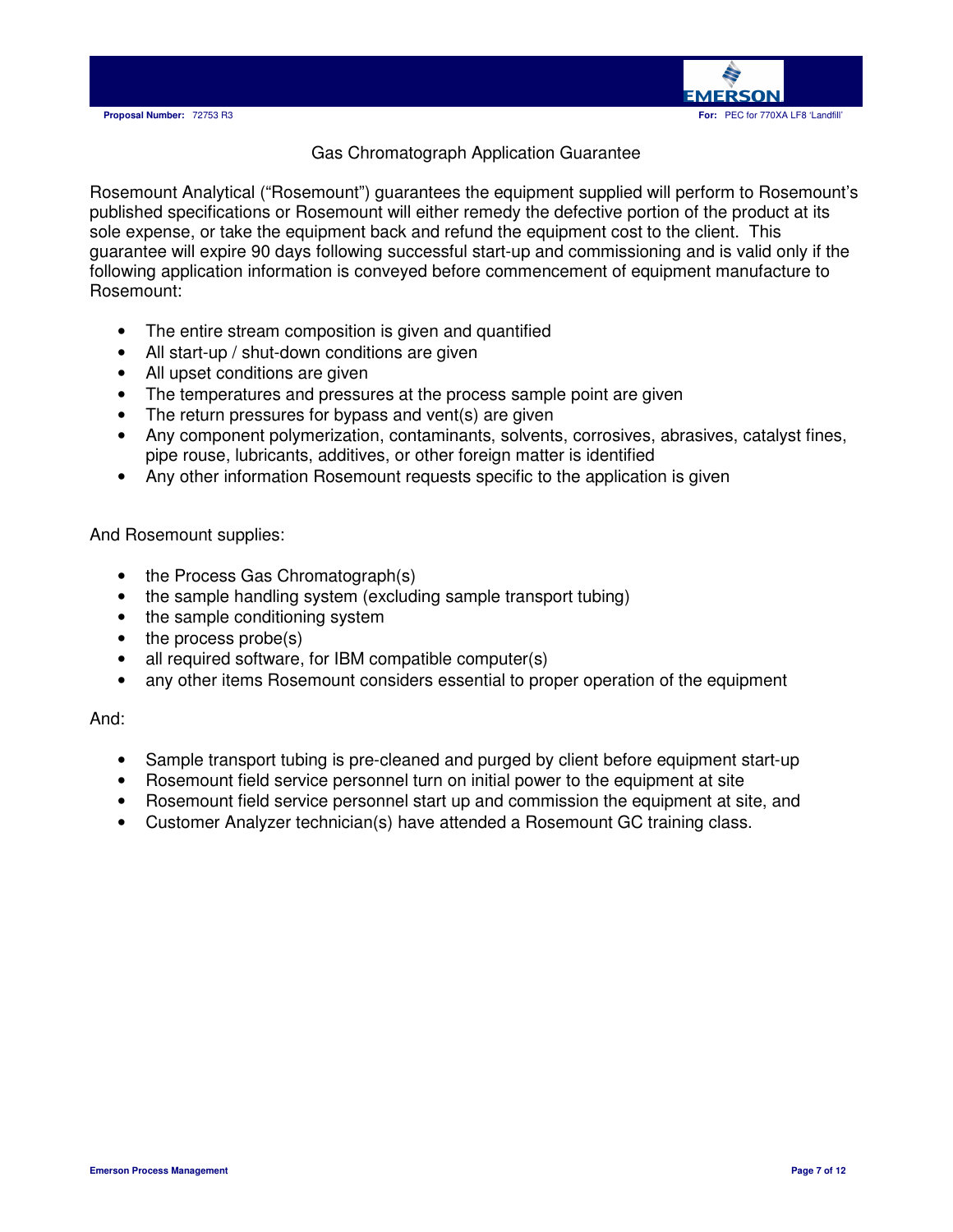

This Application Guarantee is subject to:

LIMITED WARRANTY: Subject to the limitations contained in The Limitation of Liability Clause herein, Seller warrants that the licensed firmware embodied in the Goods will execute the programming instructions provided by Seller, and that the Goods manufactured or Services provided by Seller will be free from defects in materials or workmanship under normal use and care until the expiration of the applicable warranty period. Goods are warranted for twelve (12) months from the date of initial installation or eighteen (18) months from the date of shipment by Seller, whichever period expires first. Consumables and Services are warranted for a period of 90 days from the date of shipment or completion of the Services. Products purchased by Seller from a third party for resale to Buyer ("Resale Products") shall carry only the warranty extended by the original manufacturer. Buyer agrees that Seller has no liability for Resale Products beyond making a reasonable commercial effort to arrange for procurement and shipping of the Resale Products. If Buyer discovers any warranty defects and notifies Seller thereof in writing during the applicable warranty period, Seller shall, at its option, correct any errors that are found by Seller in the firmware or Services or repair or replace F.O.B. point of manufacture that portion of the Goods or firmware found by Seller to be defective, or refund the purchase price of the defective portion of the Goods/Services. All replacements or repairs necessitated by inadequate maintenance, normal wear and usage, unsuitable power sources or environmental conditions, accident, misuse, improper installation, modification, repair, storage or handling, or any other cause not the fault of Seller are not covered by this limited warranty, and shall be at Buyer's expense. Seller shall not be obligated to pay any costs or charges incurred by Buyer or any other party except as may be agreed upon in writing in advance by Seller. All costs of dismantling, reinstallation and freight and the time and expenses of Seller's personnel and representatives for site travel and diagnosis under this warranty clause shall be borne by Buyer unless accepted in writing by Seller. Goods repaired and parts replaced by Seller during the warranty period shall be in warranty for the remainder of the original warranty period or ninety (90) days, whichever is longer. This limited warranty is the only warranty made by Seller and can be amended only in a writing signed by Seller. THE WARRANTIES AND REMEDIES SET FORTH ABOVE ARE EXCLUSIVE. THERE ARE NO REPRESENTATIONS OR WARRANTIES OF ANY KIND, EXPRESS OR IMPLIED, AS TO MERCHANTABILITY, FITNESS FOR PARTICULAR PURPOSE OR ANY OTHER MATTER WITH RESPECT TO ANY OF THE GOODS OR SERVICES.

LIMITATION OF REMEDY AND LIABILITY: SELLER SHALL NOT BE LIABLE FOR DAMAGES CAUSED BY DELAY IN PERFORMANCE. THE REMEDIES OF BUYER SET FORTH IN THIS AGREEMENT ARE EXCLUSIVE. IN NO EVENT, REGARDLESS OF THE FORM OF THE CLAIM OR CAUSE OF ACTION (WHETHER BASED IN CONTRACT, INFRINGEMENT, NEGLIGENCE, STRICT LIABILITY, OTHER TORT OR OTHERWISE), SHALL SELLER'S LIABILITY TO BUYER AND/OR ITS CUSTOMERS EXCEED THE PRICE TO BUYER OF THE SPECIFIC GOODS MANUFACTURED OR SERVICES PROVIDED BY SELLER GIVING RISE TO THE CLAIM OR CAUSE OF ACTION. BUYER AGREES THAT IN NO EVENT SHALL SELLER'S LIABILITY TO BUYER AND/OR ITS CUSTOMERS EXTEND TO INCLUDE INCIDENTAL, CONSEQUENTIAL OR PUNITIVE DAMAGES. THE TERM "CONSEQUENTIAL DAMAGES" SHALL INCLUDE BUT NOT BE LIMITED TO, LOSS OF ANTICIPATED PROFITS, REVENUE OR USE AND COSTS INCURRED INCLUDING WITHOUT LIMITATION FOR CAPITAL, FUEL AND POWER, AND CLAIMS OF BUYER'S CUSTOMERS.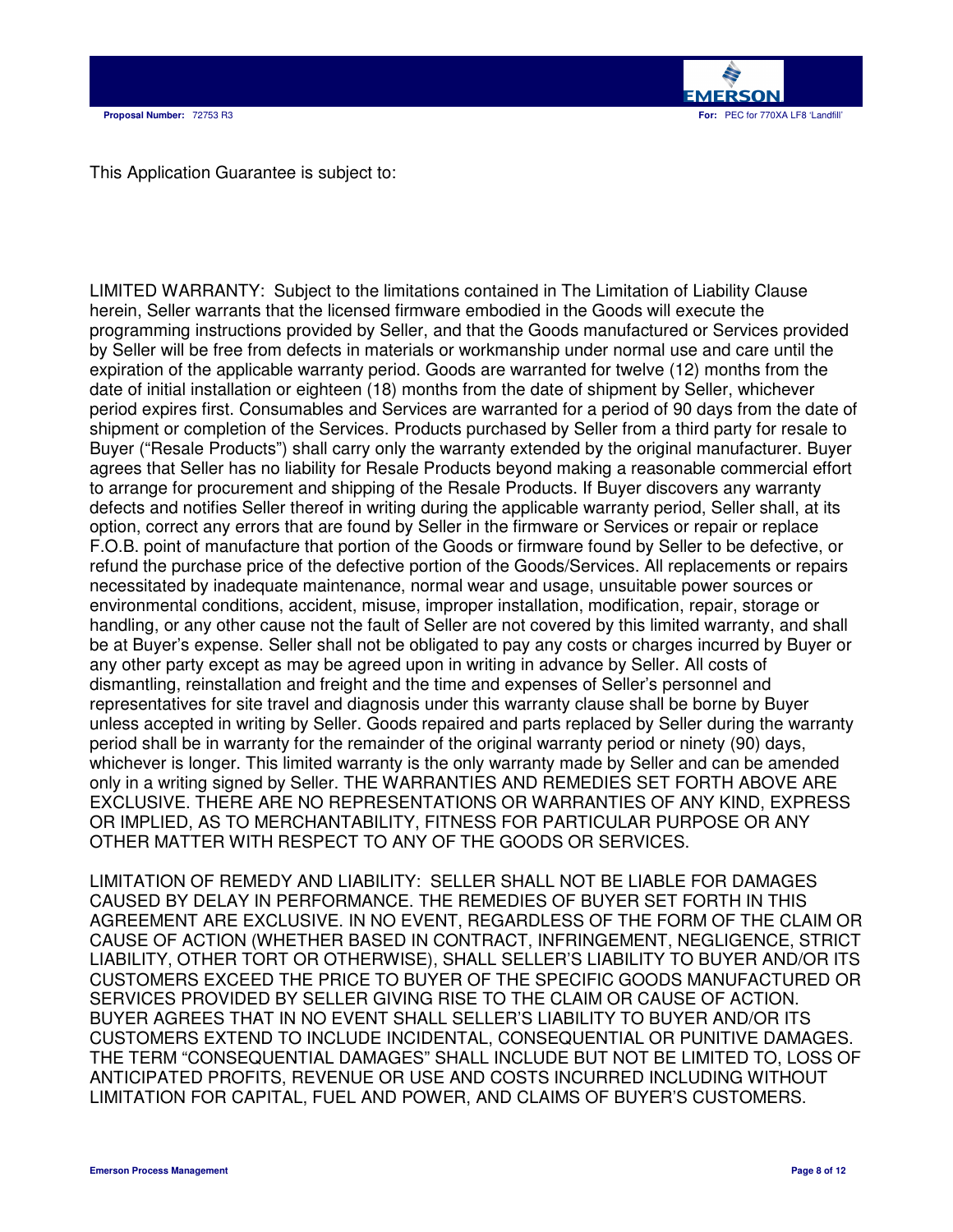

Acceptance of this offer is limited to acceptance of the express terms of the offer set forth in the attached Terms and Conditions of Sale, including, but not limited to, SELLER's Limited Warranty in Section 5 and Limitation of Remedy and Liability in Section 6. Any proposal for additional or different terms or attempt by BUYER to vary any of the attached terms hereof in BUYER's acceptance by purchase order or otherwise shall not operate as a rejection of this offer to sell, but shall be deemed a material alteration thereof, and this offer shall be deemed accepted by BUYER without said additional or different terms. If this document shall be deemed an acceptance of a prior offer by BUYER, such acceptance is expressly conditional upon BUYER's assent to any additional or different terms set forth on the attached Terms and Conditions. Leases between BUYER and Emerson Financial Services are subject to approval and execution of required documentation.

# **Terms and Conditions of Sale** Rosemount Analytical, Inc. **Rosemount Analytical, Inc.**

These terms and conditions the attendant quotation or acknowledgment, and all documents incorporated by reference therein, binds seller, (i.e., Rosemount Analytical, Inc. or other Emerson Process Management Group Company), hereinafter Seller, and the buyer, as referenced on the face of the purchase order (Order), hereinafter Buyer, and constitutes the entire agreement (Agreement) between Buyer and Seller for the provision of services (Services) and/or the sale of goods (Goods) including (except as provided in Section 10) firmware incorporated therein.

1. PRICES: Unless otherwise specified by Seller, Seller's price for the Goods and/or Services shall remain in effect for thirty (30) days after the date of Seller's quotation or acceptance of the order for the Goods/Services, whichever is delivered first, provided an unconditional, complete authorization for the immediate manufacture and shipment of the Goods and/or provision of Services pursuant to Seller's standard order processing procedures is received and accepted by Seller within such time period. If such authorization is not received by Seller within such thirty (30) day period, Seller shall have the right to change the price for the Goods/Services to Seller's price in effect for the Goods/Services at the time the Order is released to final manufacture. Prices for Goods do not cover storing, installing, starting up or maintaining Goods unless expressly stated in Seller's quotation.<br>Notwithstanding the foregoing, the price for Goods/Services sold by Seller, bu shipment to Buyer.

**2. DELIVERY, ORDER ACCEPTANCE AND DOCUMENTATION:** All shipping dates are approximate and are based upon Seller's prompt receipt of all<br>necessary information from Buyer to properly process the Order. Notwithstanding any pr this trans-action, and regardless of how price was quoted, whether FOB, FAS, CIF or otherwise, legal title to the Goods and risk of loss thereto shall trans-fer to Buyer as follows: for sales in which the end destination of the Goods is within the United States, upon delivery to the freight carrier at the shipping point; for sales in which the end destination of the Goods is outside of the United States, immediately after the Goods have passed beyond the territorial limits of the United States. Seller shall provide Buyer with that data/documentation which is specifically identified in the quotation. If additional copies of data/documentation or non-standard data/documentation are to be provided by Seller, they shall be provided to Buyer at Seller's price then in effect. Data/documentation marked as confidential or proprietary may not be reproduced or used for any purpose other than the purpose for which it was provided and may not be disclosed to third parties without the prior written permission of Seller. Notwithstanding any provision to the contrary, if delivery is delayed due to any act or omission of Buyer, or if having been notified that the Goods are ready for inspection, customer checkout (CCO), or dispatch, Buyer fails within fourteen (14) days of such notice: (i) to take the Goods, or (ii) provide adequate shipping instructions, or (iii) attend inspection or (iv) specify a CCO date; Seller shall be entitled to place the Goods into a suitable storage at Buyer's expense. At that time, delivery shall be deemed to be complete, risk and title of the Goods shall transfer to Buyer, and Buyer shall pay Seller Net 30 days from date of Seller's invoice.

**3. EXCUSE OF PERFORMANCE:** Seller shall not be liable for delays in performance or for non-performance due to failure or interruption of computer<br>or telecommunication systems, acts of God, war, riot, fire, terrorism, labo compliance with governmental requests, laws, regulations, orders or actions, or other unforeseen circumstances or causes beyond Seller's reasonable control. In the event of such delay, the time for performance or delivery shall be extended by a period of time reasonably necessary to overcome the effect of the delay.

4. TERMINATION AND SUSPENSION BY BUYER: Buyer may terminate or suspend its Order for any or all of the Goods/Services covered by the Agreement only upon Seller's written consent or pursuant to Seller's applicable policy or practices covering such termination or suspension. Any changes affecting the Goods or Services made by Buyer shall only be binding upon Seller if agreed to by Seller in writing and any resulting adjustment to price, schedule, or both shall be mutually agreed in writing. Seller may cancel any Order or terminate any agreement without liability to Seller if Buyer fails to meet the conditions specified herein.

5. LIMITED WARRANTY: Subject to the limitations contained in Section 6 herein, Seller warrants that the licensed firmware embodied in the Goods will execute the programming instructions provided by Seller, and that the Goods manufactured by Seller will be free from defects in materials or workmanship under normal use and care and Services will be performed by trained personnel using proper equipment and instrumentation for the particular Service provided. The foregoing warranties will apply until the expiration of the applicable warranty period. Except as specified below, Goods are warranted for twelve (12) months from the date of initial installation or eighteen (18) months from the date of shipment by Seller, whichever period expires first. Consumables and Services (except as specified below) are warranted for a period of ninety (90) days from the date of shipment or completion of the Services. Products purchased by Seller from a third party for resale to Buyer ("Resale Products") shall carry only the warranty extended by the original manufacturer. Buyer agrees that Seller has no liability for Resale Products beyond making a reasonable commercial effort to arrange for procurement and shipping of the Resale Products. If Buyer discovers any warranty defects and notifies Seller thereof in writing during the applicable warranty period, Seller shall, at its option, correct any errors that are found by Seller in the firmware or Services or repair or replace F.O.B. point of manufacture that portion of the Goods or firmware found by Seller to be defective, or refund the purchase price of the defective portion of the Goods/Services. All replacements or repairs necessitated by inadequate maintenance, normal wear and usage, unsuitable power sources or environmental conditions, accident, misuse, improper installation, modification, repair, use of unauthorized replacement parts, storage or handling, or any other cause not the fault of Seller are not covered by this limited warranty, and shall be at Buyer's expense. Seller shall not be obligated to pay any costs or charges incurred by Buyer or any other party except as may be agreed upon in writing in advance by Seller. All costs of dismantling, reinstallation and freight and the time and expenses of Seller's personnel and representatives for site travel and diagnosis under this warranty clause shall be borne by Buyer unless accepted in writing by Seller. Goods repaired and parts replaced by Seller during the warranty period shall be in warranty for the remainder of the original warranty period or ninety (90) days, whichever is longer. This limited warranty is the only warranty made by Seller and can be amended only in a writing signed by Seller. THE WARRANTIES AND REMEDIES SET FORTH ABOVE ARE EXCLUSIVE. THERE ARE NO REPRESENTATIONS OR WARRANTIES OF ANY KIND, EXPRESS OR IMPLIED, AS TO MERCHANTABILITY, FITNESS FOR PARTICULAR PURPOSE OR ANY OTHER MATTER WITH RESPECT TO ANY OF THE GOODS OR SERVICES.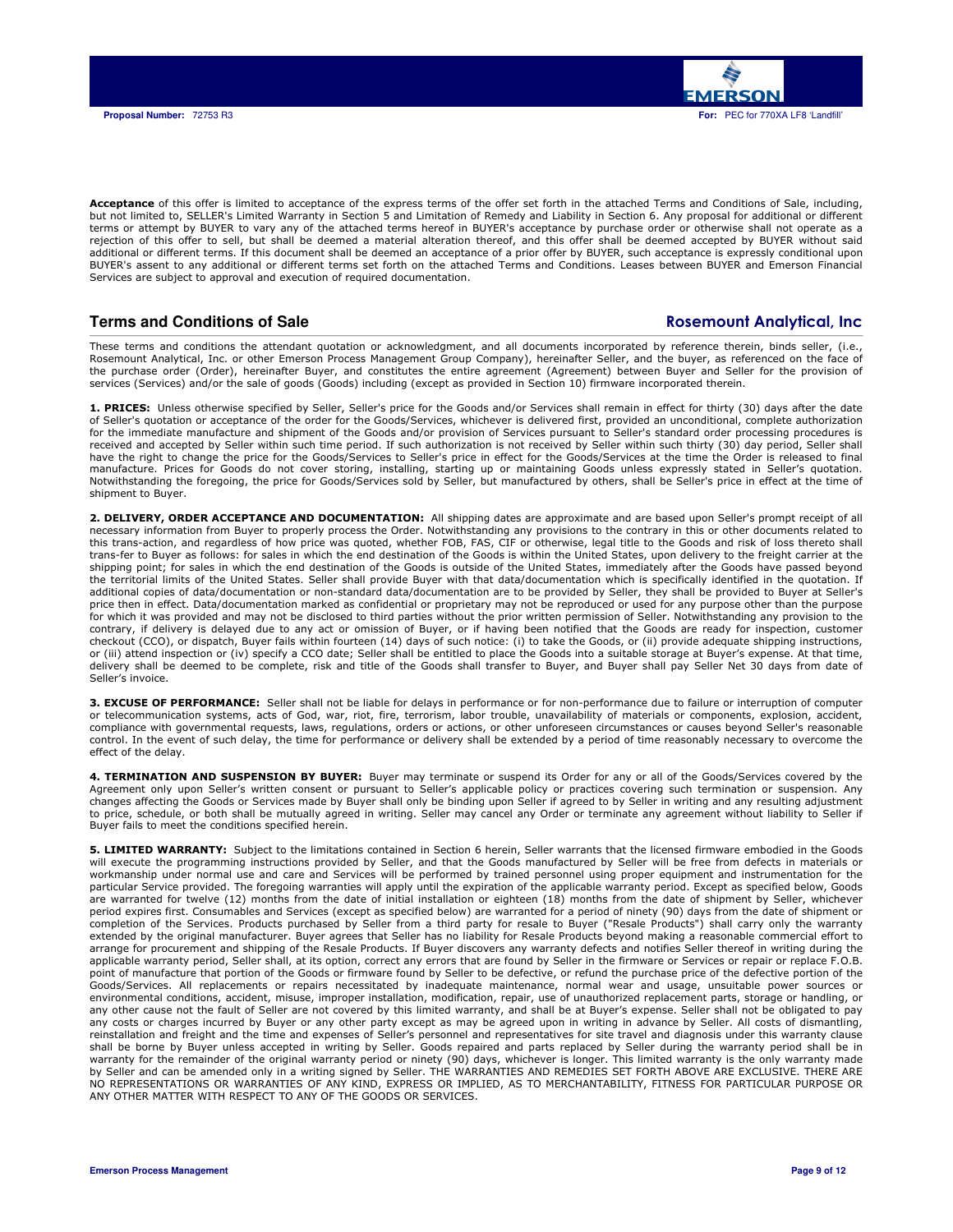

6. LIMITATION OF REMEDY AND LIABILITY: SELLER SHALL NOT BE LIABLE FOR DAMAGES CAUSED BY DELAY IN PERFORMANCE. THE REMEDIES OF BUYER SET FORTH IN THIS AGREEMENT ARE EXCLUSIVE. IN NO EVENT, REGARDLESS OF THE FORM OF THE CLAIM OR CAUSE OF ACTION<br>(WHETHER BASED IN CONTRACT, INFRINGEMENT, NEGLIGENCE, STRICT LIABILITY, OTHER TORT OR OTHERWISE), SHAL BUT NOT BE LIMITED TO, LOSS OF ANTICIPATED PROFITS, REVENUE OR USE AND COSTS INCURRED INCLUDING WITHOUT LIMITATION FOR CAPITAL, FUEL AND POWER, AND CLAIMS OF BUYER'S CUSTOMERS.

7. PATENTS: Subject to the limitations contained in Section 6, Seller shall defend any suits brought against Buyer based on a claim that use of the Goods manufactured by Seller constitutes an infringement of a valid patent of the United States, and shall pay any damages awarded therein against Buyer, provided that Buyer: promptly notifies Seller in writing of the filing of such suit or the threat thereof; permits Seller to control completely the defense or compromise of such claim of infringement; and provides all reasonable assistance and cooperation requested by Seller for the defense of such suit. In the event that only the Goods manufactured by Seller are held to be infringing in such suit and their use is enjoined, Seller shall, at its sole option and expense, provide a commercially reasonable alternative, including, but not limited to, procuring for Buyer the right to continue using the Goods, replacing them with a non-infringing product or modifying them so they become non-infringing. Buyer agrees that Seller shall not be liable for infringement, and that Buyer shall fully indemnify Seller therefore, if infringement is based upon the use of Goods in connection with goods not manufactured by Seller or in a manner for which the Goods were not designed by the Seller or if the Goods were not designed by the Seller or if the Goods were designed by the Buyer or were modified by or for the Buyer in a manner to cause them to become infringing.

8. TAXES: Any tax or governmental charge payable by the Seller because of the manufacture, sale or delivery of the Goods, or provision of Services, may at Seller's option be added to the price herein specified. The foregoing shall not apply to taxes based upon Seller's net income. Prices do not<br>include any sales, use, excise, value added or similar taxes. Taxes shall absent the receipt of a valid exemption from Buyer.

**9. TERMS OF PAYMENT:** Unless otherwise agreed by Seller, and subject to the approval of Seller's Credit Department, terms are F.O.B. shipping<br>point, net 30 days from date of Seller's invoice in U.S. currency, except for a require other arrangements. Freight charges may include shipping and handling charges, and Buyer shall pay all such charges. If any payment owed<br>to Seller hereunder is not paid when due, it shall bear interest, at a rate t permitted by law, from the date on which it is due until it is received. Seller shall have the right, among other remedies, either to terminate the Agreement or to suspend further deliveries under this and/or other agreements with Buyer in the event Buyer fails to make any payment hereunder when due. Buyer shall be liable for all expenses attendant to collection of past due amounts, including attorneys' fees.

10. SOFTWARE AND FIRMWARE: Notwithstanding any other provision herein to the contrary, Seller or applicable third party owner shall retain all rights of ownership and title in its respective firmware and software, including all copyrights relating to such firmware and software and all copies of such firmware and software. Except as otherwise provided herein, Buyer is hereby granted a nonexclusive, royalty free license to use firmware and<br>software, and copies of firmware and software, incorporated into the Goods o and/or third party owner's applicable license terms.

11. BUYER SUPPLIED DATA: To the extent that Seller has relied upon any data or information supplied by Buyer to Seller ("Data") in the selection or design of the Goods and/or provision of the Services and the preparation of Seller's quotation, and the Data is inadequate or inaccurate, any warranties or other provisions contained herein which are affected by such conditions shall be null and void.

**12. EXPORT/IMPORT:** Buyer agrees to comply with all applicable import and export control laws, regulations, orders and requirements, including<br>without limitation those of the United States and the European Union, and the items may be supplied. Accurate and complete disclosure of destination and end user is required of all product scheduled for overseas shipment.

13. GENERAL PROVISIONS: (a) Buyer shall not assign its rights or obligations under the Agreement without Seller's prior written consent. (b) There are no understandings, agreements or representations, express or implied, not specified in the Agreement. (c) No action, regardless of form,<br>arising out of transactions under the Agreement, may be brought by either p Any modification of these terms and conditions must be set forth in a written instrument signed by a duly authorized representative of Seller. (e) The Agreement is formed and shall be construed, performed and enforced under the laws of the State of Missouri. However, Buyer and Seller agree that the proper venue for all actions arising under the Agreement shall be only in the USA and in the State where the Goods involved in such actions were manufactured. (f) UNLESS OTHERWISE SPECIFICALLY PROVIDED IN SELLER'S QUOTATION, GOODS AND SERVICES HEREUNDER ARE NOT INTENDED FOR USE IN ANY NUCLEAR OR NUCLEAR RELATED APPLICATIONS. Buyer (i) accepts Goods and Services in accordance with the restriction set forth in the immediately preceding sentence, (ii) agrees to communicate such restriction in writing to any and all subsequent purchasers or users and (iii) agrees to defend, indemnify and hold harmless Seller from any and all claims, losses, liabilities, suits, judgments and damages, including incidental and consequential damages, arising from use of Goods and Services in any nuclear or nuclear related applications, whether the cause of action be based in tort, contract or otherwise, including allegations that the Seller's liability is based on negligence or strict liability. (g) The 1980 United Nations Convention on Contracts for the International Sale of Goods does not apply to this Agreement. (h) If any provision of the Agreement is invalid under<br>any statute or rule of law, such provision, to that extent only, shall be Agreement (i) Seller specifically objects to the application of any Federal Acquisition Regulation ("FAR") or other governmental procurement provision<br>or clause to this Agreement. (j) The rights, remedies and protections a indemnification of Seller, limitation of remedy and liability and limited warranty shall extend to Seller and to its affiliates, subsidiaries or related companies performing or supplying work, services or products under this Agreement or any agreement into which it is incorporated by reference. (k) Seller does not agree to: (i) indemnify Buyer; or (ii) name Buyer as an additional insured.

Form A (4/2011)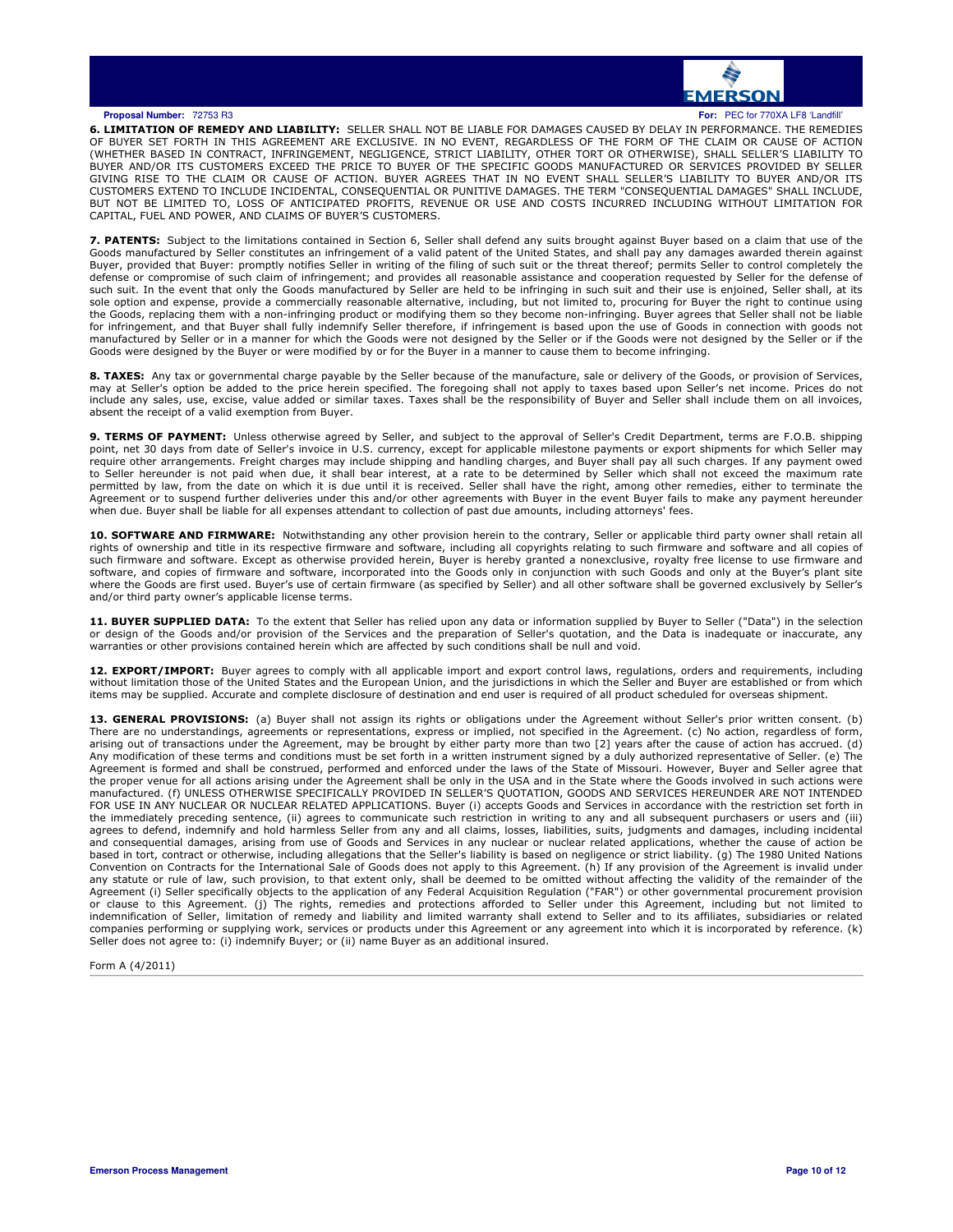

### **Order/Quote Screening Form**

### Date: Purchase Order/RFQ Number: Project Name/Number:

### **A. Company Purchasing this Equipment B. Consignee/Ship To**

### Check if included on PO or complete below Check if included on PO or same as Block A П

| <b>Buver Name</b>    | <b>Contact Name</b>  |
|----------------------|----------------------|
| Company Name         | Company Name         |
| Address <sub>1</sub> | Address <sub>1</sub> |
| Address 2            | Address 2            |
| City                 | City                 |
| Country              | Country              |

| Crieck if included on PO or same as Block A or complete below |
|---------------------------------------------------------------|
| <b>Contact Name</b>                                           |
| Company Name                                                  |
| Address <sub>1</sub>                                          |
| Address 2                                                     |
| Citv                                                          |
| Country                                                       |

### **C. End User/Ultimate Destination**  $\Box$  Check if same as Block A **D. Additional Parties (Banks, Forwarders, Carriers)**<br>  $\Box$  Check if included on PO or  $\Box$  Check if same as Block B  $\Box$  Check if included on PO or com  $\Box$ Check if included on PO or complete below

| <b>COLLIDICIC DEIUW</b> |         |
|-------------------------|---------|
| Company Name            | Party   |
| Address <sub>1</sub>    | Party 2 |
| Address 2               | Address |
| City                    | City    |
| Country                 | Country |

# Check if included on PO or complete below

| Party 1 |  |  |
|---------|--|--|
| Party 2 |  |  |
| Address |  |  |
| City    |  |  |
| Country |  |  |
|         |  |  |

### **Application Information End Use:** Missile Nuclear Nuclear- Sensitive Chemical Biological Other What does the End-User manufacture in general: Process fluid(s) / Gases: (be specific): Specific End Product being manufactured with this equipment: Is "Heavy Water" a by-product of production?  $\Box$  Yes  $\Box$  No

### **End-Use Standard Industry Codes (SIC) – Please check one as appropriate SIC Code Description SIC Code Description Chemical (except 2830 Pharmaceutical) Food & Beverage (includes Tobacco)** 2810 **I** Industrial Inorganic Chemicals excludes gases 2010 **I** Meat Processing<br>2813 **I** Industrial Gases 2020 **I** Dairy 2813 Industrial Gases 2020 Dairy  $\Box$  Plastic material and Synthetics 2840 Grain Products<br>
2850 Graints and Allied Products<br>
2050 Graints and Allied Products<br>
2050 Grain Products<br>
2050 Grain Products 2850 **D** Paints and Allied Products 2050 2860 **I**ndustrial Organic Chemicals 2060 **Sugar/Confection** 2870 **C** Agricultural Chemicals (Including Fertilizer) 2070 **C** Fats & Oils 2890 Misc. Chemical Products 2080 Beverages 3000 Mfg. Rubbers & Plastics 2090 3860 Mfg. Photographic Equipment & Supplies 2100 Tobacco 2600 □ Pulp & Paper 3556 □ Mfg. Food Machinery 3500 □ Mfg. Food Machinery 2800 Chemical Process OEM **Natural Gas & Refining Petroleum** 2900 **C** Petroleum Refining **1310** Crude Oil Production 4922 **O** Natural Gas Transmission **Access** 14612 **O** Crude Oil Distribution 4924 **O** Natural Gas Distribution 1380 Oil & Gas Field Services 3856 C CNG CONG CONFINITION CONTRESS CONTROLLER CONTROLLER AND ACTUAL ACTION CONTROLLER AND ACTION CONTROLLER<br>1300 C C CHE CONTROLLER CONTROLLER AND CONTROLLER AND CONTROLLER AND CONTROLLER AND CONTROLLER CONTROLLER AND<br>2 □ Oil and Gas Extraction **Others** 4911 Electric services 2830 **D** Pharmaceutical 2831 **D** Biotech 3670 **D** Electronics & Semiconductors 2950 **D** Asphalt<br>4912 **D** Nuclear Power 2200 D Textiles 4912 □ Nuclear Power 2200 □ Textiles<br>2770 □ Printing & Publishing 5000 □ Resellers 2770 D Printing & Publishing 1999 Printing & Publishing 1999 Printing 1990 Printing 1990 B 2300 4940 **D** Water and Waste Treatment 3300 **D** Primary Metals and Fabrication<br>3710 **D** Transportation Equipment 8220 **D** Universities  $\Box$  Transportation Equipment 9900  $\Box$  Non-electrical Machinery (9199  $\Box$  Government 9190  $\Box$  Government (910  $\Box$  Power(excluding Natural Gas) 4910 **D** Power(excluding Natural Gas) 1000 **D** Mining of Mining of Metals 1000 **D** Mining of Marine  $\Box$  Government

3800 **I** Instrument Manufacturers **1999 D** Other - Please specify: